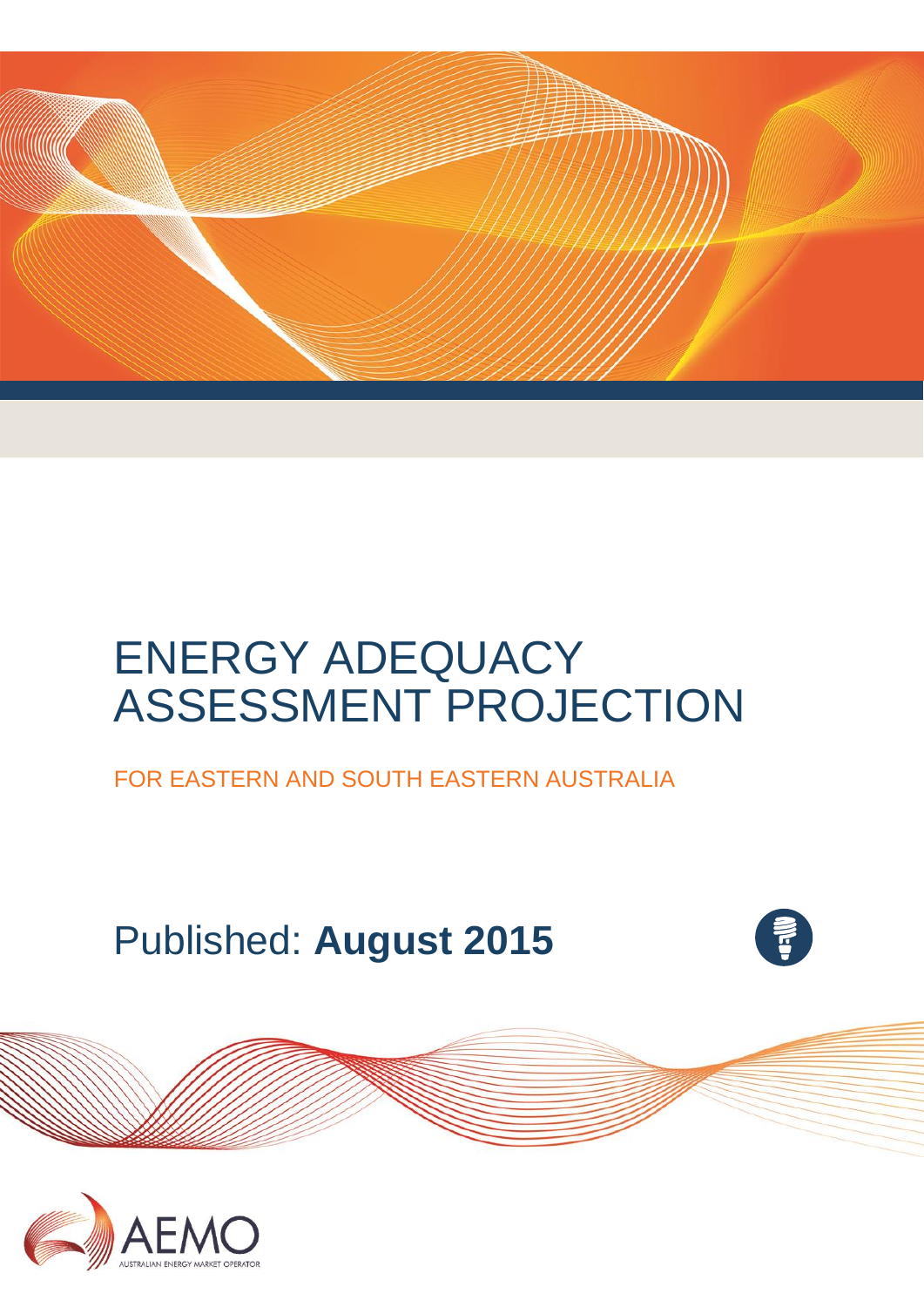

## IMPORTANT NOTICE

#### **Purpose**

The Australian Energy Market Operator (AEMO) publishes this document in accordance with 3.7C of the National Electricity Rules (Rules). This publication is based on information available to AEMO as at 7 July 2015, although AEMO has endeavoured to incorporate more recent information where practical.

#### **Disclaimer**

AEMO has made every effort to ensure the quality of the information in this publication but cannot guarantee that information, forecasts and assumptions are accurate, complete or appropriate for your circumstances. This publication does not include all of the information that an investor, participant or potential participant in the NEM might require, and does not amount to a recommendation of any investment.

Anyone proposing to use the information in this publication (including information and reports from third parties) should independently verify and check its accuracy, completeness, and suitability for purpose, and obtain independent and specific advice from appropriate experts.

Accordingly, to the maximum extent permitted by law, AEMO and its officers, employees, and consultants involved in the preparation of this publication:

- make no representation or warranty, express or implied, as to the currency, accuracy, reliability or completeness of the information in this publication; and
- are not liable (whether by reason of negligence or otherwise) for any statements, opinions, information or other matters contained in or derived from this publication, or any omissions from it, or in respect of a person's use of the information in this publication.

© 2015. The material in this publication may be used in accordance with the [copyright permissions](http://www.aemo.com.au/en/About-AEMO/Copyright-Permissions) on AEMO's website.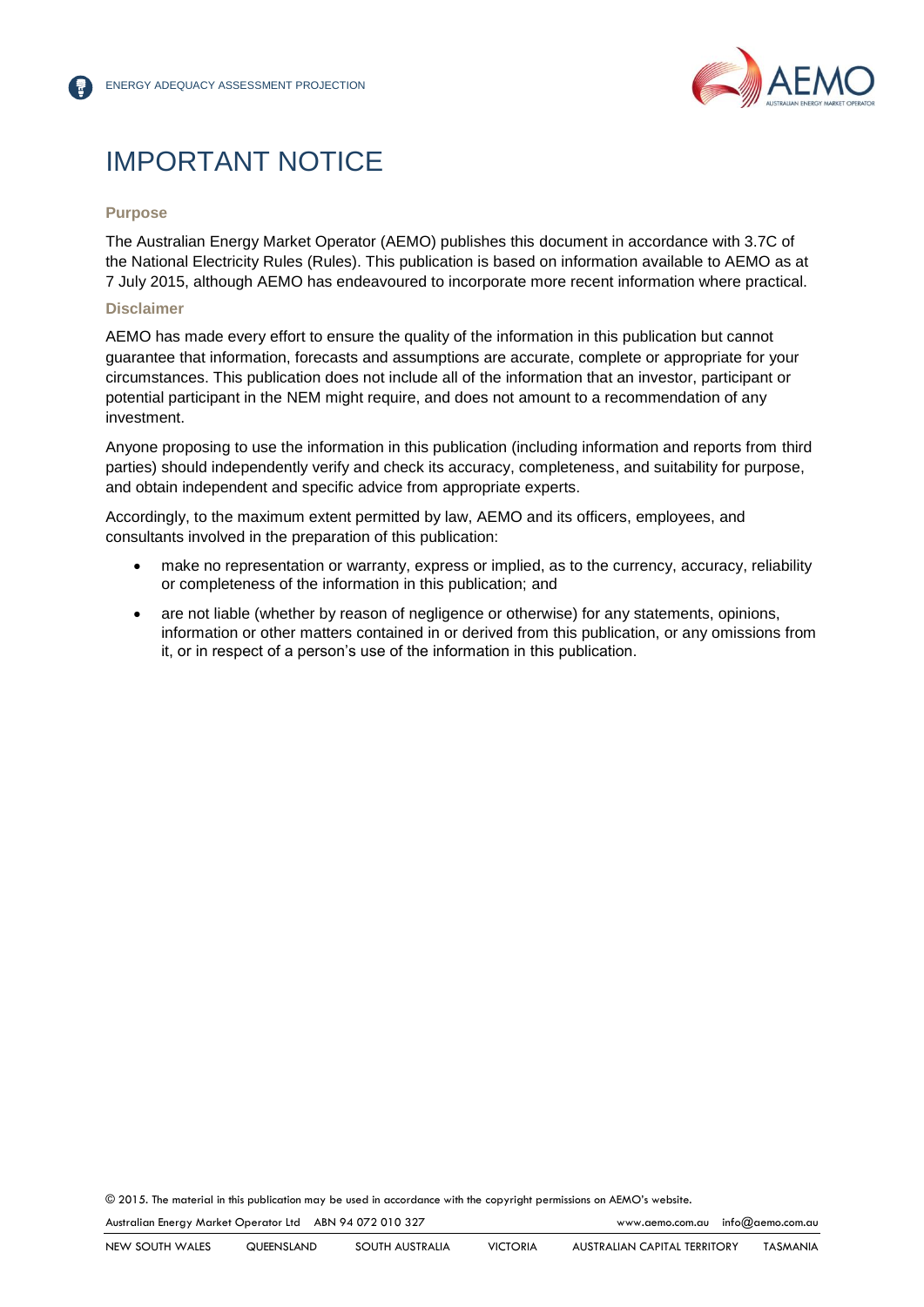

## **Background**

The Australian Energy Market Operator (AEMO) is publishing this August 2015 Energy Adequacy Assessment Projection (EAAP) to provide analysis of the potential effects of fuel supply limitations on the National Electricity Market (NEM) power system from 1 October 2015 to 30 September 2017, indicating any likely issues in meeting the Reliability Standard. The Reliability Standard requires that a maximum of 0.002% of all operational consumption can go unserved for any region in any financial year.

This EAAP takes into account information provided through the Generator Energy Limitation Framework (GELF) to AEMO as at 7 July 2015.

The following three scenarios were considered when modelling the EAAP:

- Scenario 1: Low rainfall based on rainfall between 1 July 2006 and 30 June 2007 for all regions except New South Wales. New South Wales is based on rainfall between 1 June 2006 and 31 May 2007.<sup>1</sup>
- Scenario 2: Short-term average rainfall based on the average rainfall recorded over the past 10 years.
- Scenario 3: Long-term average rainfall based on the average rainfall recorded over the past 50 years, or the longest period for which rainfall data is available, if less than 50 years (depending on the data available to participants).

## **Energy adequacy assessment projection**

AEMO's August 2015 EAAP indicates the NEM has adequate energy supplies to meet projected electricity consumption over the next two years in all regions. There is no unserved energy (USE) observed for any region under any of the scenarios.

The period of USE projected for South Australia under low rainfall conditions in the September 2014 EAAP report for the 2014−15 summer has now passed, and no USE is projected for the next two summers.

## **Key modelling inputs**

The guidelines for modelling inputs and assumptions used in the EAAP analysis are provided in the EAAP Guidelines.<sup>2</sup>

The changes to existing generating unit availability are listed in Table 1. The future withdrawals from South Australia are not signalled to occur until after the 2016−17 summer and are therefore not contributing to USE in this reporting period.

The committed scheduled and non-scheduled generating units listed in Table 2 provide a forecast of new supply to be commissioned and are included in the model.

l

<sup>1</sup> Analysis of this period ensures the lowest rainfall for New South Wales is reflected in the low rainfall scenario.

<sup>2</sup> Determined following Electricity Rule Consultation Procedures. Available at[: http://www.aemo.com.au/Electricity/Resources/Reports-and-](http://www.aemo.com.au/Electricity/Resources/Reports-and-Documents/~/media/Files/Other/electricityops/EAAP_Guidelines.ashx)[Documents/~/media/Files/Other/electricityops/EAAP\\_Guidelines.ashx.](http://www.aemo.com.au/Electricity/Resources/Reports-and-Documents/~/media/Files/Other/electricityops/EAAP_Guidelines.ashx) Viewed: 19 June 2014.